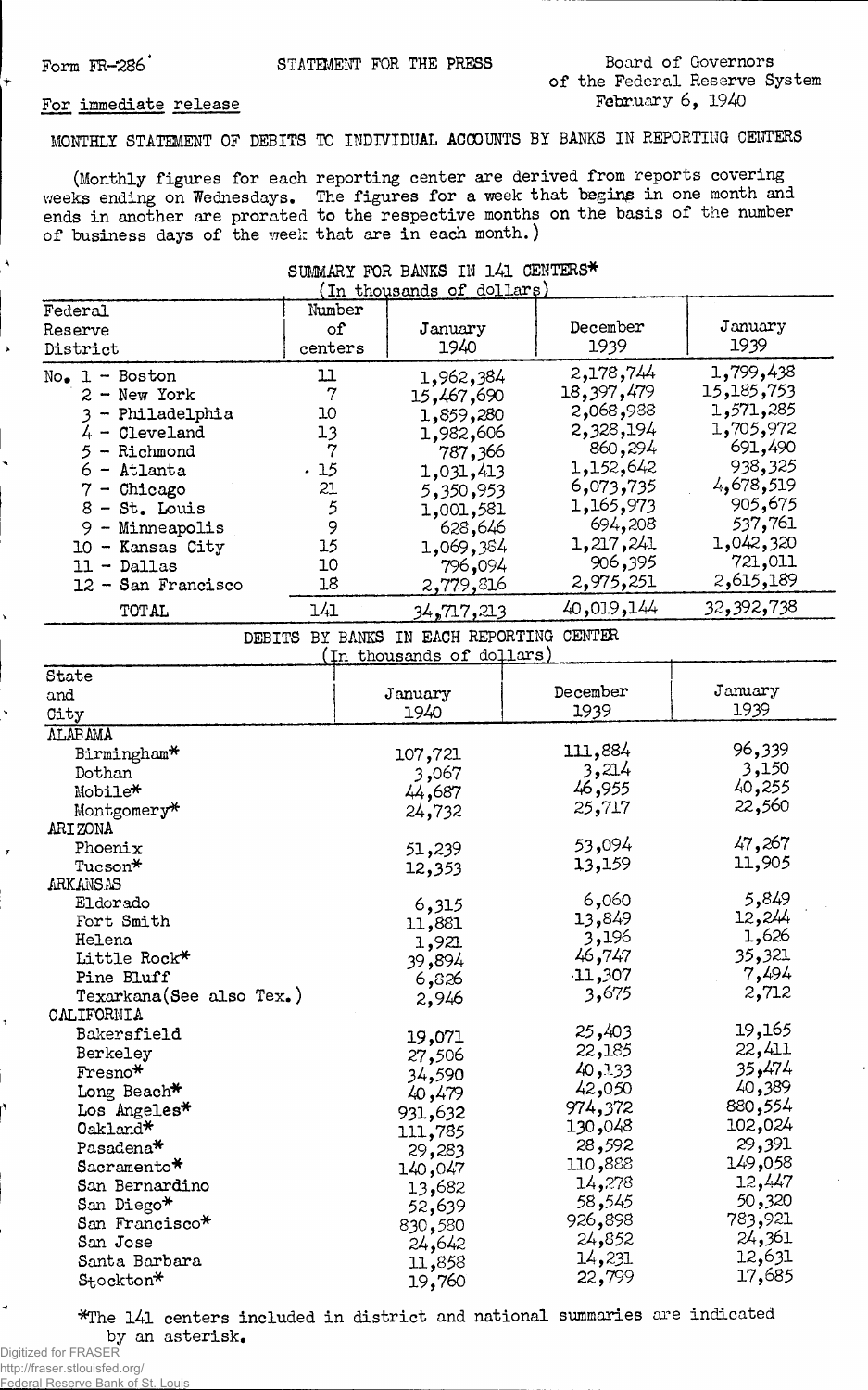**Fora FR-286-a**

 $\ddot{\phantom{1}}$ 

 $\mathbf{y}$ 

ŀ.

÷,

DEBITS BY BANKS IN EACH REPORTING CENTER (In thousands of dollars)

| State                 |                 |           |           |
|-----------------------|-----------------|-----------|-----------|
| and                   | January         | December  | January   |
| City                  | 1940            | 1939      | 1939      |
| COLORADO              |                 |           |           |
| Colorado Springs*     | 13,112          | 17,476    | 15,159    |
| Denver*               | 151,708         | 177,092   | 151,148   |
| Grand Junction        | 3,633           | 4,260     | 3,455     |
| Pueblo*               |                 | 16,170    | 15,926    |
|                       | 13,336          |           |           |
| CONNECTICUT           |                 | 247,991   | 183,294   |
| Hartford*             | 213,716         |           | 74,506    |
| New Haven*            | 84,840          | 85,487    | 17,586    |
| Stamford              | 18,702          | 20,330    | 28,962    |
| Waterbury*            | 31,004          | 34,497    |           |
| DELAWARE              |                 |           |           |
| Wilmington*           | 119,556         | 185,190   | 97,746    |
| DISTRICT OF COLUMBIA  |                 |           |           |
| Washington            | 281,077         | 301,770   | 258,068   |
| FLORIDA               |                 |           |           |
| Jacksonville*         | 90,076          | 96,375    | 78,389    |
| Miami                 | 70,809          | 65,756    | 56,061    |
| Pensacola*            | 9,127           | 10,357    | 8,089     |
| $Tampa*$              | 34,367          | 35,473    | 30,892    |
| GEORGIA               |                 |           |           |
| Albany                | 5,151           | 5,913     | 5,759     |
| Atlanta*              | 224,603         | ,866 260  | 195,122   |
| Augusta*              | 24,237          | 24,251    | 17,084    |
| Brunswick             |                 | 2,977     | 2,548     |
| Columbus              | 2,777<br>16,243 | 19,662    | 13,975    |
| Elberton              |                 | 1,463     | 1,028     |
|                       | 1,007           | 19,375    | 14,030    |
| Macon*                | 16,524          | 2,498     | 1,693     |
| Newnan                | 1,894           | 33,987    | 26,989    |
| Savannah <sup>*</sup> | 29,862          | 4,567     | 3,536     |
| Valdosta              | 4,275           |           |           |
| <b>IDAHO</b>          |                 |           | 18,315    |
| Boise*                | 20,359          | 20,857    |           |
| ILLINOIS              |                 |           |           |
| Aurora                | 11,442          | 12,184    | 10,104    |
| Bloomington*          | 12,964          | 13,387    | 10,750    |
| Champaign-Urbana      | 14,427          | 15,644    | 12,143    |
| Chicago*              | 3,232,143       | 3,802,413 | 2,822,526 |
| Danville              | 10,231          | 10,413    | 9,311     |
| Decatur $*$           | 18,873          | 21,785    | 16,881    |
| East St. Louis and    |                 |           |           |
| Nat'l Stock Yards     | 35,070          | 38,640    | 31,820    |
| Elgin                 | 7,910           | 9,025     | 6,970     |
| Moline                | 8,690           | 9,443     | 8,233     |
| Peoria*               | 56,047          | 61,507    | 52,195    |
| Quincy                | 8,282           | 9,169     | 7,461     |
| Rockford*             | 26,174          | 29,185    | 19,955    |
| Springfield           | 25,537          | 27,496    | 24,440    |
| INDIANA               |                 |           |           |
| Evansville*           | 35,551          | 36,825    | 30,193    |
|                       | 33,904          | 38,212    | 29,981    |
| Fort Wayne*           | 18,610          | 21,157    | 14,778    |
| Gary                  |                 | 9,918     | 6,898     |
| Hammond               | 8,700           | 251,862   | 209,589   |
| Indianapolis*         | 236,330         | 46,025    | 34,571    |
| South Bend*           | 42,549          | 27,693    | 21,515    |
| Terre Haute           | 26,531          |           |           |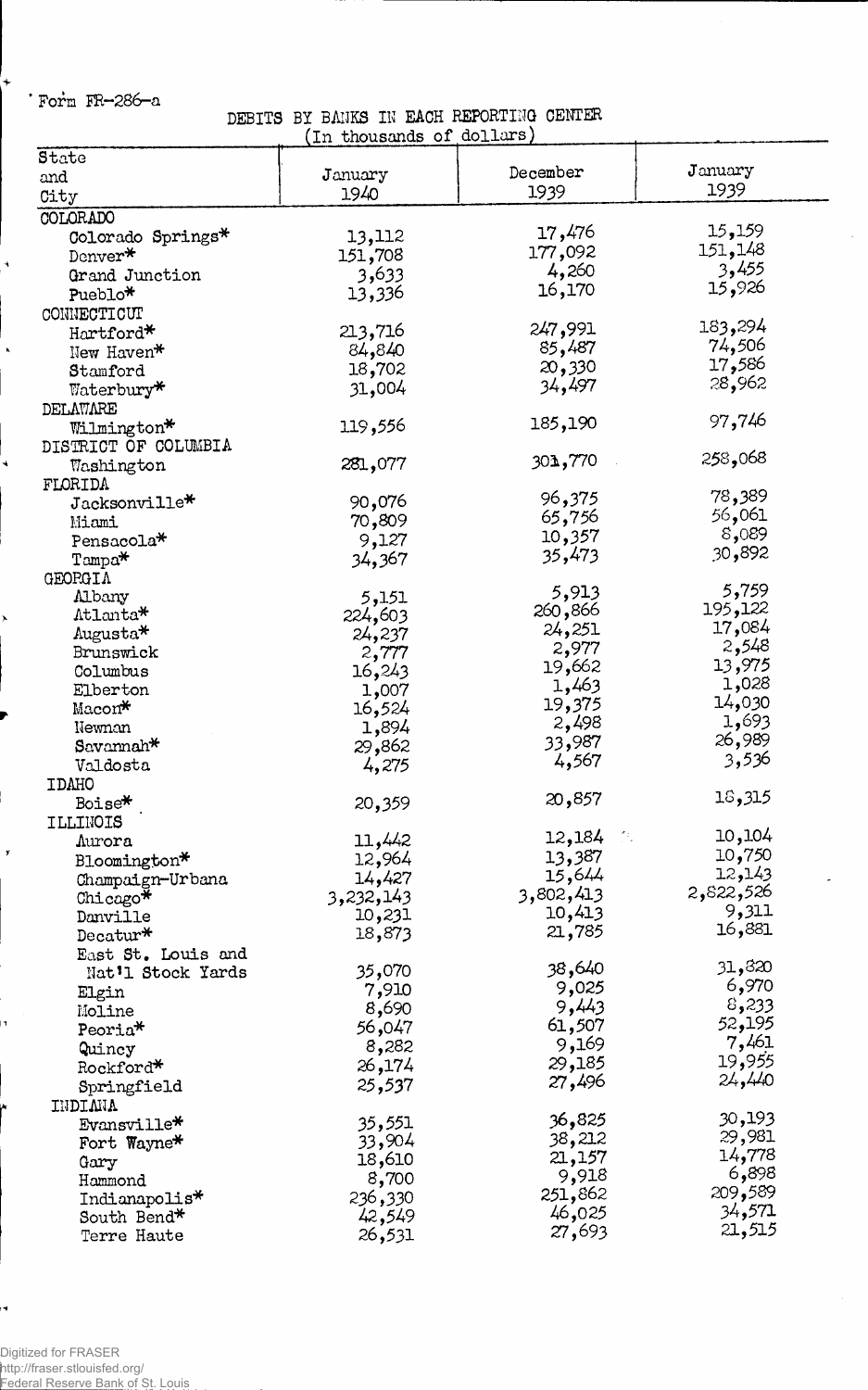Form FR-286-b

 $\star$  $\bar{\gamma}$ 

 $\ddot{\phantom{1}}$ 

 $\overline{\phantom{a}}$  $\hat{\mathbf{x}}$ 

ų

ł

DEBITS BY BANKS IN EACH REPORTING CENTER<br>(In thousands of dollars)

| $\ddot{\phantom{1}}$        | 'ın thousands or  | goTTars)          |                   |
|-----------------------------|-------------------|-------------------|-------------------|
| State                       |                   |                   |                   |
| and                         | January           | December          | $J$ anuar $y$     |
| City                        | 1940              | 1939              | 1939              |
| <b>IOWA</b>                 |                   |                   |                   |
| Cedar Rapids*               | 25,283            | 28,683            | 23,908            |
| Clinton                     | 5,779             | 6,788             | 5,458             |
| Davenport*                  | 22,334            | 25,196            | 20,500            |
| Des Moines*                 | 97,047            | 102,105           | 108,379           |
| Dubuque*                    | 9,862             | 10,959            | 9,423             |
| Mason City                  | 10,955            | 10,944            | 10,861            |
| Muscatine                   | 3,252             | 4,010             | 3,154             |
| Sioux City*                 | 39,266            | 40,936            | 39,040            |
| Waterloo*                   | 19,106            | 19,876            | 17,337            |
| KANSAS                      |                   |                   |                   |
| Atchison                    | 2,573             | 3,325             | 2,815             |
| Hutchinson                  | 10,460            | 12,758            | 9,989             |
| Independence                | 2,731             | 3,021             | 3,192             |
| Kansas City*                | 20,141            | 20,401            | 19,231            |
| Lawrence                    | 3,533             | 4,328             | 3,451             |
| Pittsburg                   | 3,965             | 4,220             | 4,167             |
| Topeka*                     | 22,306            |                   | 22,025            |
| Wichita*                    | 43,399            | 17,929            | 45,265            |
|                             |                   | 51,253            |                   |
| KEWTUCKY                    |                   | 37,617            | 44,651            |
| Lexington*                  | 43,468            |                   |                   |
| Louisville*                 | 179,475           | 196,738           | 164,564<br>8,104  |
| Gwensboro<br>LOUISIANA      | 7,475             | 8,054             |                   |
|                             |                   |                   |                   |
| New Orleans*<br>Shreveport* | 244,447           | 278,810           | 233,299<br>45,205 |
| MAINE                       | 47,817            | 54,966            |                   |
| Bangor*                     |                   |                   | 12,377            |
| Portland                    | 14,584            | 15,979<br>40,383  | 35,309            |
| MARYLAND                    | 34,535            |                   |                   |
| Baltimore*                  |                   | 433,143           | 333,709           |
| Cumberland                  | 401,652           | 9,350             | 7,015             |
| Hagerstown                  | 8,041             | 9,734             | 7,312             |
| MASSACHUSETTS               | 8,585             |                   |                   |
| Boston*                     | 1,336,402         | 1,503,410         | 1,256,795         |
| Brockton                    | 16,676            | 19,021            | 15,273            |
| Fall River*                 | 19,548            | 20,037            | 17,401            |
| Holyoke*                    | 12,600            | 12,479            | 10,090            |
| Lowell*                     | 16,112            | 15,586            | 12,822            |
| Lynn                        | 19,254            | 19,998            | 17,583            |
| New Bedford*                | 18,761            | 19,208            | 17,953            |
| Springfield                 | 68,056            | 74,293            | 63,133            |
| Worcester*                  | 61,401            | 64,255            | 51,155            |
| MICHIGAN                    |                   |                   |                   |
| Adrian                      | 3,956             | 4,009             | 3,706             |
| Battle Creek                | 12,559            | 13,719            | 11,728            |
| Bay City*                   | 11,457            | 14,096            | 269, 10           |
| Detroit*                    | 1,047,086         | 1,092,762         | 878,340           |
| $F1$ int $*$                | 30,463            | 29,741            | 25,331            |
| Grand Rapids*               | 62,457            | 63,350            | 49,739            |
| Jackson                     | 16,543            | 17,336            | 14,071            |
| Kalamazoo*                  | 25,262            | 28,269            | 21,087            |
| Lansing*                    | 25,688            | 27,105            | 24,504            |
| Saginaw                     | 24,021            | 28,955            | 18,537            |
| MINNESCTA                   |                   |                   |                   |
| Duluth*                     |                   |                   | 36,400            |
| Minneapolis*                | 43,326            | 50,955            |                   |
| Red Wing                    | 352,350           | 391,577           | 302,055<br>1,697  |
| $St_{\bullet}$ Paul*        | 1,765             | 1,881             | 151,864           |
| South St. Paul              | 177,211<br>28,837 | 190,809<br>26,441 | 27,329            |
| Winona                      | 6,649             | 7,244             | 6,169             |
|                             |                   |                   |                   |

.<br>Digitized for FRASER<br>http://fraser.stlouisfed.org/<br>Federal Reserve Bank of St. Louis

 $\overline{\mathcal{A}}$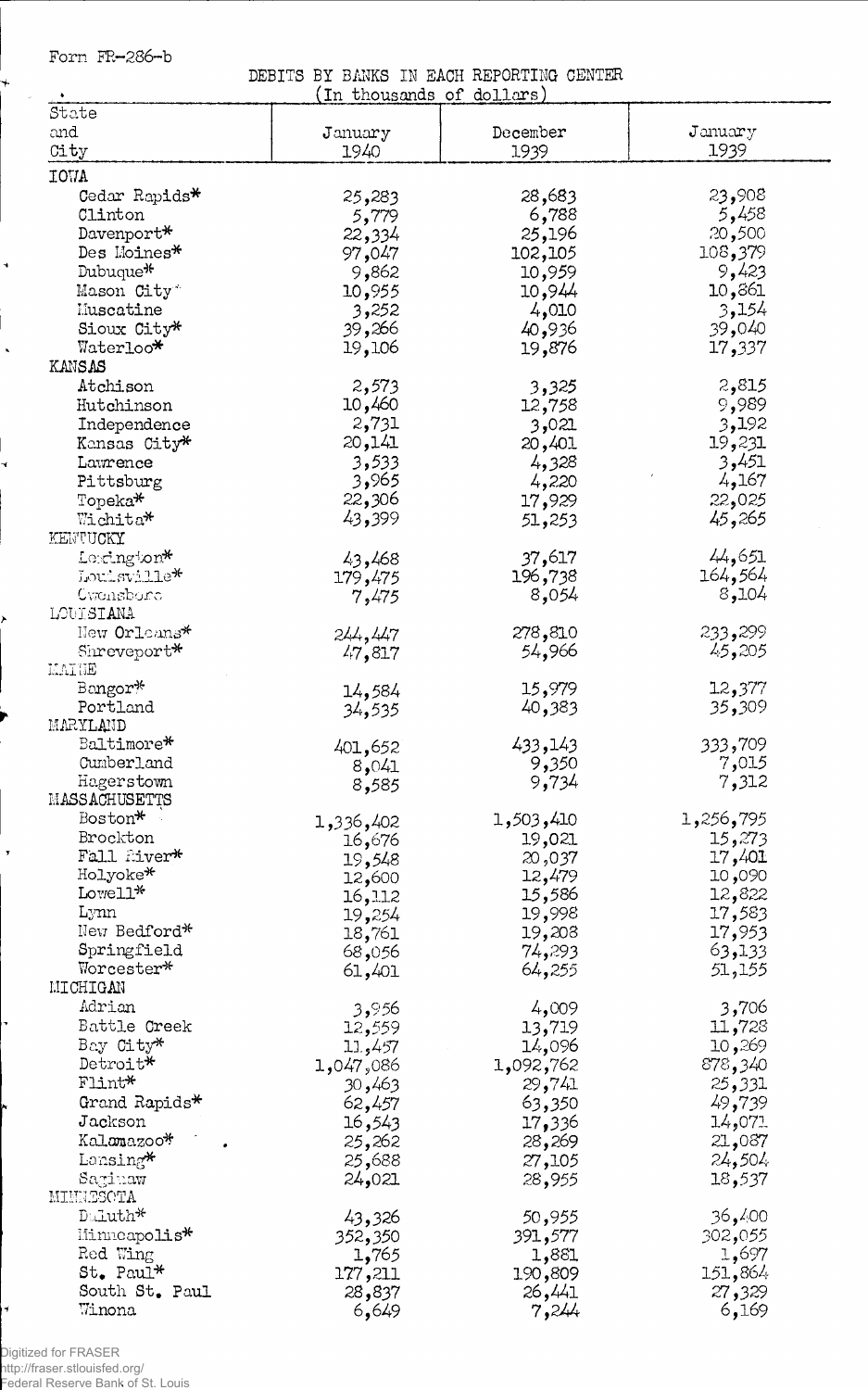**Form FR-286-c**

 $+$  $\sim$ 

Ì

 $\mathbf{v}$ 

**DEBITS BY BANKS IN EACH REPORTING CENTER . (in thousands of dollars)**

| State                |            |            |             |
|----------------------|------------|------------|-------------|
|                      |            |            |             |
| and                  | January    | December   | January     |
| City                 | 1940       | 1939       | 1939        |
| MISSISSIPPI          |            |            |             |
| Greenville           | 5,707      | 7,610      | 4,938       |
| Hattiesburg          |            | 5,801      | 4,547       |
|                      | 5,010      |            |             |
| Jackson              | 32,174     | 38,209     | 26,740      |
| Meridian             | 11,934     | 13,924     | 10,568      |
| Vicksburg*           | 8,295      | 10,123     | 6,664       |
| MISSOURI             |            |            |             |
| Joplin*              | 11,040     | 12,142     | 10,076      |
|                      |            | 363,094    | 288,615     |
| Kansas City*         | 318,585    |            |             |
| St. Joseph*          | 32,133     | 31,753     | 29,314      |
| St. Louis*           | 060و595    | 688,373    | 541,570     |
| Sedalia              | 2,045      | 2,510      | 1,895       |
| Springfield          | 13,672     | 14,039     | 13,831      |
| MONTANA              |            |            |             |
|                      |            |            | 9,006       |
| Billings*            | 9,662      | 12,191     |             |
| Helena*              | 12,097     | 13,728     | 10,799      |
| NEBRASKA             |            |            |             |
| Fremont              | 2,681      | 3,106      | 2,594       |
| Lincoln              | 28,410     | 32,263     | 25,572      |
| $On a ha*$           |            | 159,244    | 145,767     |
| NEVADA               | 142,816    |            |             |
|                      |            |            |             |
| Reno*                | 13,707     | 13,934     | 10,351      |
| <b>NEW HAMPSHIRE</b> |            |            |             |
| Manchester           | 16,364     | 23,362     | 15,273      |
| <b>NEW JERSEY</b>    |            |            |             |
| Canden               |            | 55,942     | 45,730      |
|                      | 57,314     |            |             |
| Montclair            | 18,288     | 18,546     | 15,444      |
| Newark               | 330,308    | 386,153    | 303,575     |
| Northern New Jersey  |            |            |             |
| Clearing House Ass'n | 182,187    | 220,333    | 160,602     |
| Passaic*             |            | 32,761     | 26,530      |
|                      | 30,273     |            |             |
| Trenton*             | 81,702     | 111,801    | 64,688      |
| NEW MEXICO           |            |            |             |
| Albuquerque*         | 16,921     | 19,370     | 15,264      |
| Roswell              | 4,255      | 5,639      | 4,164       |
| NEW YORK             |            |            |             |
|                      |            |            | 186,349     |
| $\text{Albany*}$     | 200,891    | 233,850    |             |
| Binghamton*          | 22,245     | 22,010     | 19,780      |
| Buffalo*             | 250,909    | 252,922    | 220,542     |
| Elmira               | 14,083     | 15,214     | 12,895      |
| Jamestown            | 13,835     | 14,777     | 11,176      |
| New York*            |            | 17,633,405 | 203, 533–14 |
|                      | 14,739,265 |            |             |
| Poughkeepsie         | 15,277     | 15,229     | 13,782      |
| Rochester*           | 134,337    | 137,559    | 121,019     |
| Syracuse*            | 89,770     | 84,972     | 78,330      |
| Utica                | 31,651     | 32,993     | 33,747      |
| NORTH CAROLINA       |            |            |             |
| Asheville            |            | 14,281     | 12,197      |
| Charlotte*           | 13,251     |            | 55,401      |
|                      | 68,517     | 75,215     |             |
| Durham               | 31,294     | 37,117     | 24,780      |
| Greensboro           | 20,089     | 24,271     | 17,994      |
| Raleigh*             | 53,245     | 57,414     | 48,817      |
| Wilmington           | 11,895     | 12,337     | 10,568      |
| Winston-Salem        |            | 49,037     | 38,343      |
| NORTH DAKOTA         | 39,841     |            |             |
|                      |            |            |             |
| Dickinson            | 1,240      | 2,158      | 902         |
| $\text{Fargo*}$      | 20,276     | 20,227     | 15,287      |
| Grand Forks*         | 4,819      | 5,148      | 4,236       |
| Janestown            | 1,541      | 1,670      | 1,371       |
| Linot                | 3,496      | 4,089      | 3,079       |
|                      |            |            |             |

Digitized for FRASER http://fraser.stlouisfed.org/

Ħ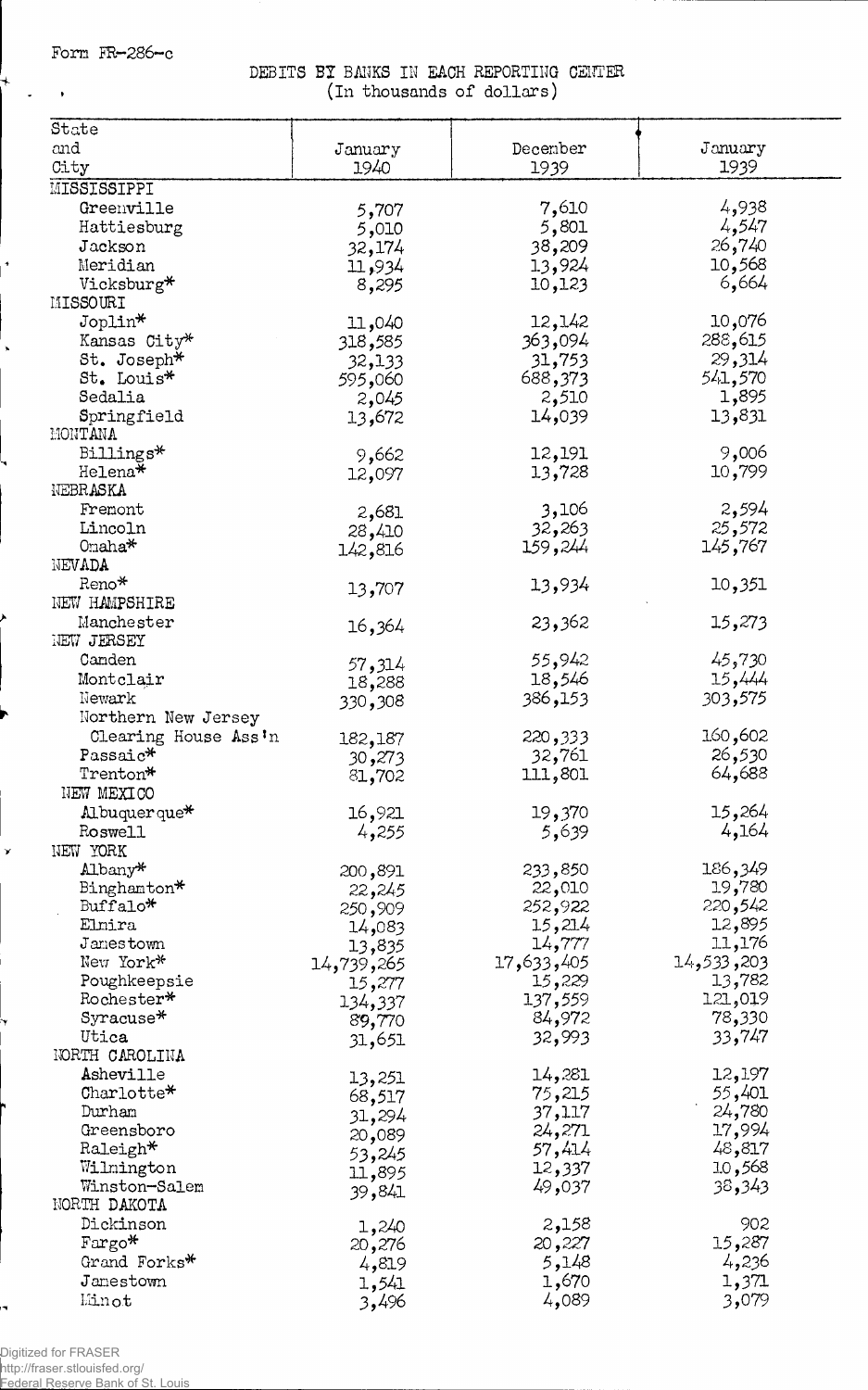**Form FR-286-d**

↳

 $\lambda$ 

 $\bar{\mathbf{r}}$ 

r

**DEBITS BY BANKS 111 EACH REPORTING CENTER**

| ٠                         | In thousands of dollars) |           |           |
|---------------------------|--------------------------|-----------|-----------|
| State                     |                          |           |           |
| and                       | January                  | December  | January   |
| City                      | 1940                     | 1939      | 1939      |
| OHIO                      |                          |           |           |
| Akron*                    | 71,068                   | 86,031    | 61,610    |
| Canton                    | 38,685                   | 44,780    | 31,572    |
| Cincinnati                | 332,685                  | 376,278   | 313,894   |
| Cleveland*                | 627,204                  | 727,327   | 526,950   |
| Columbus <sup>*</sup>     | 167,029                  | 204,838   | 158,426   |
| Dayton*                   | 69,429                   | 75,141    | 61,215    |
| Hamilton                  | 11,248                   | 12,763    | 10,125    |
| Lima                      | 16,532                   | 17,842    | 12,612    |
| Lorain                    | 5,075                    | 6,206     | 4,424     |
| Middletown                | 12,725                   | 14,820    | 9,226     |
| Springfield*              | 16,576                   | 18,041    | 16,162    |
| Steubenville              |                          | 11,431    | 3,313     |
| Toledo*                   | 10,153                   | 160,161   | 111,074   |
| Warren                    | 128,388                  | 12,758    | 8,585     |
|                           | 10,730                   | 58,806    | 39,531    |
| Youngstown*               | 54,860                   |           |           |
| Zanesville                | 8,637                    | 9,341     | 7,711     |
| OKLAHOMA                  |                          |           |           |
| Bartlesville*             | 32,974                   | 33,308    | 30,427    |
| Enid                      | 9,689                    | 11,823    | 9,658     |
| Guthrie                   | 1,462                    | 1,709     | 1,837     |
| Muskogee*                 | 7,598                    | 9,364     | 8,754     |
| Oklahoma City*            | 111,359                  | 120,072   | 104,657   |
| Okmulgee                  | 2,692                    | 3,004     | 2,867     |
| Tulsa*                    | 131,956                  | 168,573   | 140,692   |
| OREGON                    |                          |           |           |
| Eugene                    | 7,873                    | 9,390     | 7,033     |
| Portland*                 | 159,243                  | 174,630   | 150,261   |
| Salem                     | 15,464                   | 17,213    | 14,056    |
| PENNSYLVANIA              |                          |           |           |
| Allentown                 | 26,817                   | 27,902    | 23,302    |
| Altoona*                  | 10,665                   | 11,430    | 11,028    |
| Butler                    | 10,092                   | 11,147    | 8,209     |
| Chester*                  | 15,025                   | 17,027    | 12,410    |
| Erie*                     | 29,532                   | 32,460    | 25,451    |
| Franklin                  | 3,464                    | 3,616     | 2,507     |
| Greensburg*               |                          |           | 6,785     |
|                           | 8,839                    | 10,135    |           |
| Harrisburg                | 40,894                   | 44,967    | 39,032    |
| Hazleton                  | 10,300                   | 11,432    | 13,468    |
| Homestead                 | 3,143                    | 3,531     | 2,706     |
| Johnstown                 | 16,247                   | 18,261    | 13,627    |
| Lancaster*                | 25,624                   | 27,266    | 25,156    |
| Lebanon                   | 6,747                    | 7,690     | 5,983     |
| Norristown                | 10,869                   | 11,485    | 9,114     |
| Oil City*                 | 11,553                   | 13,147    | 9,230     |
| Philadelphia <sup>*</sup> | 1,497,879                | 1,598,799 | 1,262,189 |
| Pittsburgh*               | 725,958                  | 869,849   | 616,338   |
| Reading                   | 41,493                   | 45,655    | 34,816    |
| Scranton*                 | 49,218                   | 50,271    | 44,004    |
| Wilkes-Barre*             | 24,358                   | 27,865    | 23,386    |
| Williamsport*             | 11,070                   | 11,913    | 9,467     |
| York*                     | 24,183                   | 27,426    | 21,211    |
| RHODE ISLAND              |                          |           |           |
| Providence*               | 153,416                  | 159,815   | 134,083   |
| SOUTH CAROLINA            |                          |           |           |
| Charleston                |                          | 21,849    | 16,644    |
| Columbia*                 | 19,822                   |           |           |
|                           | 30,456                   | 29,444    | 27,194    |
| Greenville*               | 22,309                   | 22,449    | 19,794    |
| Spartanburg               | 11,528                   | 13,130    | 10,406    |